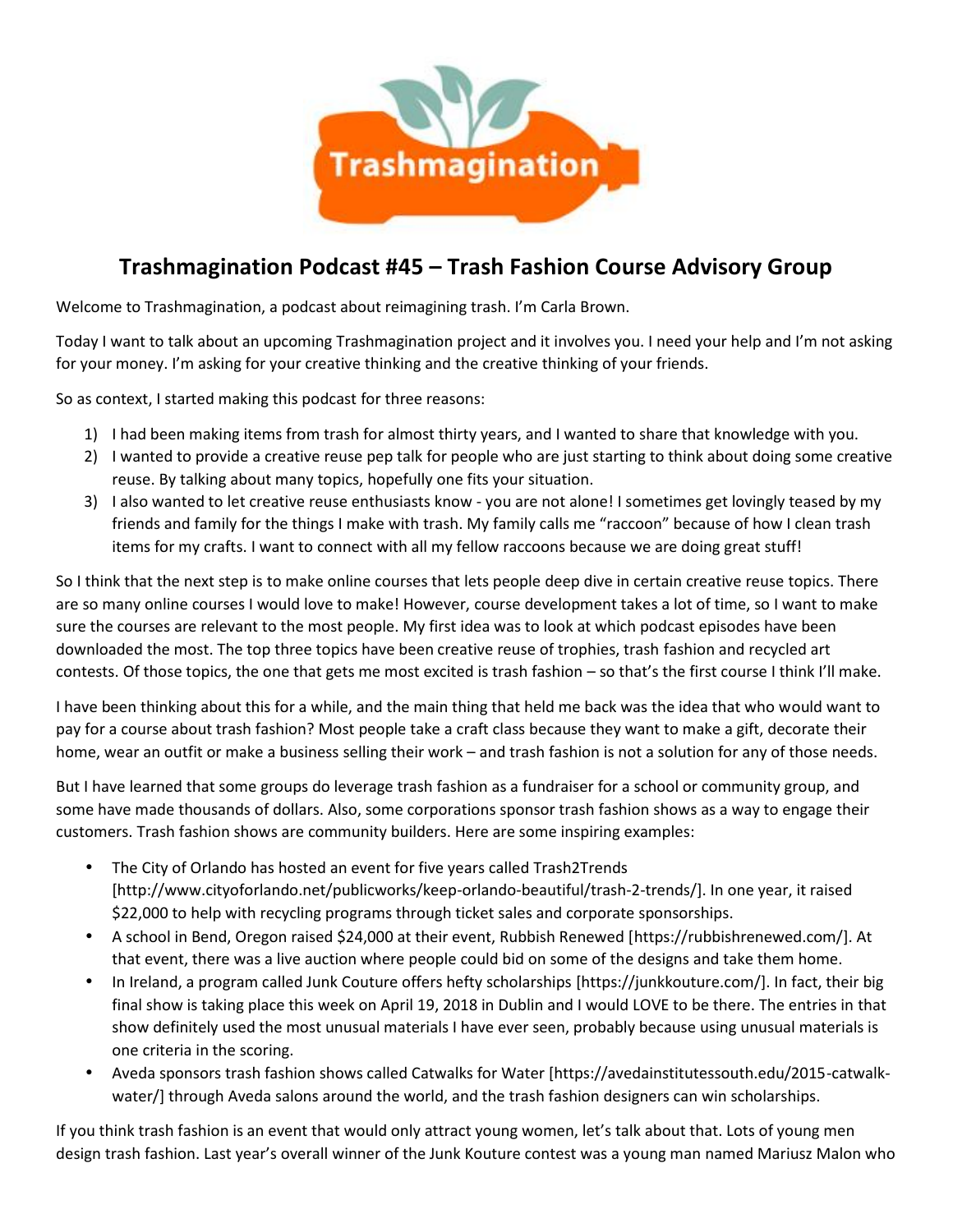made a design that looked like a silver robot [https://boijunkkouture.com/2017-winners/]. Some of the materials in his design were an old trampoline, a broken chandelier and an old carpet maker.

And here's interesting observations from Leslie Ware, who teaches fashion design and sewing to kids [https://whileshenaps.com/2018/04/podcast-episode-118-lesley-ware.html]. I heard an interview with her this week where she said one of the biggest trends in her classes is the increasing number of students who identify as male, as well as an increasing number of gender neutral designs. Trash fashion is a great entry point for anyone interested in making clothes because it's not "real" clothes, but you still learn design and sewing. You often have to use tools other than sewing machines like drill presses and power saws. Trash fashion is like home-ec meets shop class!

So based on all these points – it's one of my most popular episodes, people have made money hosting trash fashion shows, and it's a growing trend for all genders – I decided to start designing a possible course outline. I took a bunch of post-it notes and wrote skills that I would imagine within a trash fashion course. It became clear that I would like to make two courses:

**Course #1 - How to make trash fashion** – This would cover technical and design skills such as how to manipulate plastic bags, plastic caps and other packaging types. Here's how I imagine this class – we would look at photos of award winning trash fashion outfits, and then break down what are the skills and materials used in this outfit. Then we would make our own inspired by these materials and skills.

**Course #2 – How to organize a trash fashion club plus how to host a trash fashion show** - This would include how to structure your club, how to gather materials, how to teach people the design process, how to get sponsors, how to structure the event to make it a fundraiser, and then a whole bunch of skills around event planning and logistics.

So now what I need is to talk to people who would love to take these courses. And I need your help to find these people.

For the course where we learn how to make trash fashion, I imagine this would be people want to design trash fashion whether there is a show coming up or not. They might want to make outfits for co-splay, for Halloween or just for fun. People of any age might want to learn these skills. Here are the questions I would love to ask this group:

- If you ever made a trash fashion outfit, what did you find frustrating about the process?
- Do you have a type of trash that you find particularly interesting that you'd love to make into trash fashion?
- How much time would you like to spend making a trash fashion outfit like are you looking for something that takes a few hours or would love to dig into a project that takes weeks?

I could interview anyone in the world who is interested in the course, but I would love to find 4-5 people who live very close to me in Reston, Virginia who would be willing to do the course at my home in the coming months. I would love to work with only teens and adults at this time. So there are two options – just an interview or a step further – to do an in person course.

For the course about organizing a club or show, here's the types of people I imagine would be interested:

- Teachers Trash fashion is an obvious choice for an art or fashion teacher. A benefit of trash fashion is that the materials are free so they might not have to dig into their supply budgets to do the project. However, it could also be a great project for a science teacher who wants to teach about manipulating materials or sustainability. It could be a math teacher who wants to teach about measuring and calculating sizes. It could be a marketing teacher who wants to teach how to develop a product and market an event. I'm hoping I can talk with teachers who teach at various age levels because the event is very different when done with elementary school students as compared to middle or high school students or adults.
- Counselors or Youth Leaders I'm thinking about people who run after-school programs who would imagine a trash fashion show as a long-term project for the kids. For example, I attended a trash fashion show put on by a local Boys and Girls Club in Manassas, Virginia. They partnered with a local secondhand shop to provide some of the materials. It could be an idea for a Girl Scout or Boy Scout leader. For example, Scouts already have events like the Pinewood Derby. How about an event that teaches other hands-on skills?